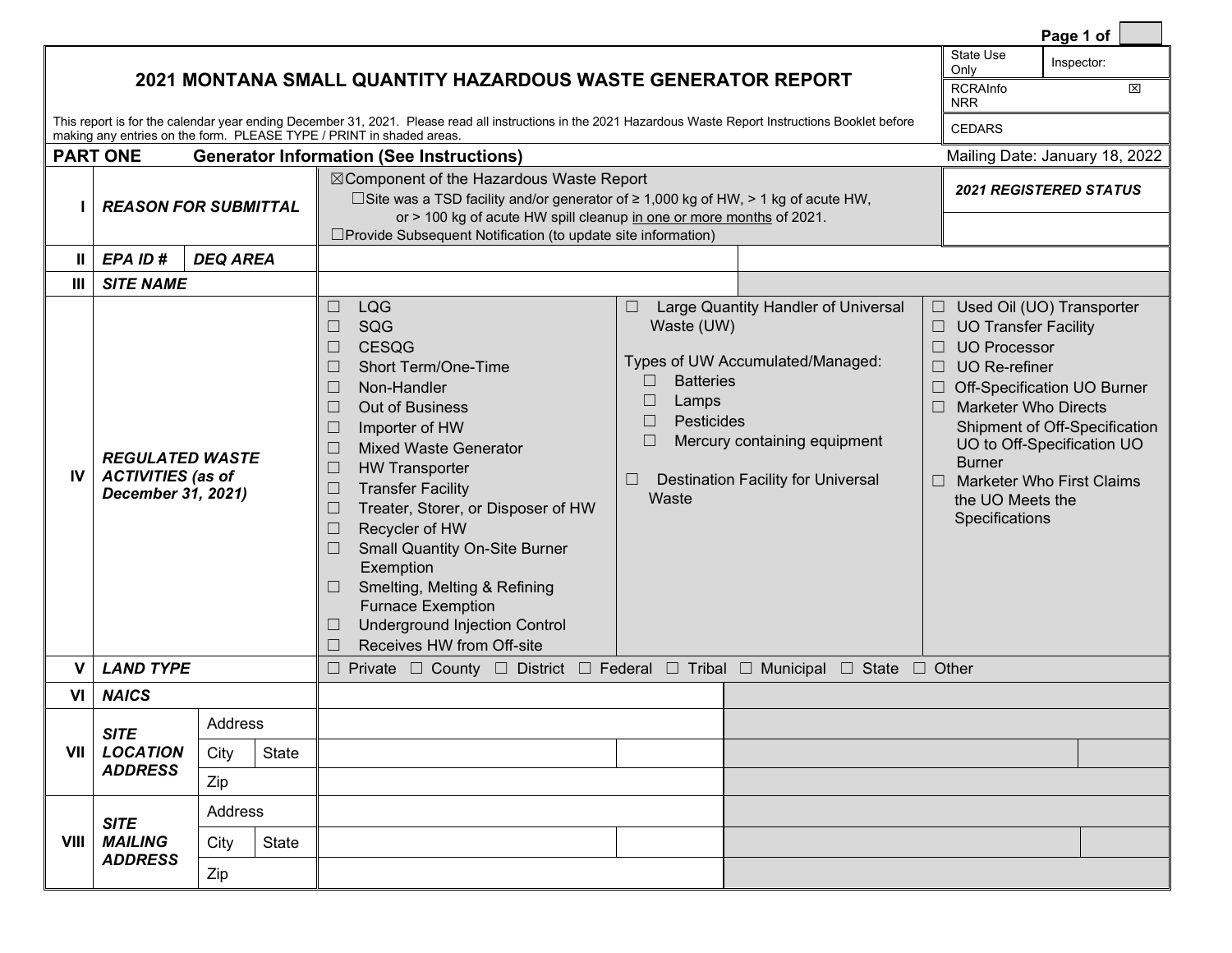| Page 2 of |  |
|-----------|--|
|-----------|--|

| IX                                                                                                                                                                                                                      | <b>CONTACT PERSON</b>                                                                                                                                                                                                                                                                                                                                                                                                                                                         |                               |                                                                              |  |           |  |                                                                              |                                     |
|-------------------------------------------------------------------------------------------------------------------------------------------------------------------------------------------------------------------------|-------------------------------------------------------------------------------------------------------------------------------------------------------------------------------------------------------------------------------------------------------------------------------------------------------------------------------------------------------------------------------------------------------------------------------------------------------------------------------|-------------------------------|------------------------------------------------------------------------------|--|-----------|--|------------------------------------------------------------------------------|-------------------------------------|
|                                                                                                                                                                                                                         | <b>First</b>                                                                                                                                                                                                                                                                                                                                                                                                                                                                  | MI   Last                     |                                                                              |  |           |  |                                                                              |                                     |
|                                                                                                                                                                                                                         | <b>TITLE</b>                                                                                                                                                                                                                                                                                                                                                                                                                                                                  |                               |                                                                              |  |           |  |                                                                              |                                     |
|                                                                                                                                                                                                                         | <b>TELEPHONE</b>                                                                                                                                                                                                                                                                                                                                                                                                                                                              | <b>EXTENSION</b>              |                                                                              |  |           |  |                                                                              |                                     |
|                                                                                                                                                                                                                         |                                                                                                                                                                                                                                                                                                                                                                                                                                                                               | Address                       |                                                                              |  |           |  |                                                                              |                                     |
|                                                                                                                                                                                                                         | <b>MAILING</b><br><b>ADDRESS</b>                                                                                                                                                                                                                                                                                                                                                                                                                                              | City<br>State                 |                                                                              |  |           |  |                                                                              |                                     |
|                                                                                                                                                                                                                         |                                                                                                                                                                                                                                                                                                                                                                                                                                                                               | Zip                           |                                                                              |  |           |  |                                                                              |                                     |
|                                                                                                                                                                                                                         | <b>FAX</b><br><b>EMAIL</b><br><b>NUMBER</b>                                                                                                                                                                                                                                                                                                                                                                                                                                   |                               |                                                                              |  |           |  |                                                                              |                                     |
|                                                                                                                                                                                                                         | <b>ALTERNATE CONTACT</b>                                                                                                                                                                                                                                                                                                                                                                                                                                                      |                               |                                                                              |  |           |  |                                                                              |                                     |
|                                                                                                                                                                                                                         | First<br>MI                                                                                                                                                                                                                                                                                                                                                                                                                                                                   | Last                          |                                                                              |  |           |  |                                                                              |                                     |
|                                                                                                                                                                                                                         | <b>TITLE</b>                                                                                                                                                                                                                                                                                                                                                                                                                                                                  |                               |                                                                              |  |           |  |                                                                              |                                     |
|                                                                                                                                                                                                                         | <b>TELEPHONE</b>                                                                                                                                                                                                                                                                                                                                                                                                                                                              | <b>EXTENSION</b>              |                                                                              |  |           |  |                                                                              |                                     |
|                                                                                                                                                                                                                         | <b>EMAIL</b>                                                                                                                                                                                                                                                                                                                                                                                                                                                                  |                               |                                                                              |  |           |  |                                                                              |                                     |
|                                                                                                                                                                                                                         | <b>LEGAL OWNER</b>                                                                                                                                                                                                                                                                                                                                                                                                                                                            |                               |                                                                              |  |           |  |                                                                              |                                     |
|                                                                                                                                                                                                                         | Business or First & Last Name                                                                                                                                                                                                                                                                                                                                                                                                                                                 |                               |                                                                              |  |           |  |                                                                              |                                     |
|                                                                                                                                                                                                                         | <b>TYPE</b>                                                                                                                                                                                                                                                                                                                                                                                                                                                                   |                               | □ Private □ County □ District □ Federal □ Tribal □ Municipal □ State □ Other |  |           |  |                                                                              |                                     |
|                                                                                                                                                                                                                         |                                                                                                                                                                                                                                                                                                                                                                                                                                                                               | Address                       |                                                                              |  |           |  |                                                                              |                                     |
| $\mathsf{X}$                                                                                                                                                                                                            | <b>MAILING</b><br><b>ADDRESS</b>                                                                                                                                                                                                                                                                                                                                                                                                                                              | City<br>State                 |                                                                              |  |           |  |                                                                              |                                     |
|                                                                                                                                                                                                                         |                                                                                                                                                                                                                                                                                                                                                                                                                                                                               | Zip                           |                                                                              |  |           |  |                                                                              |                                     |
|                                                                                                                                                                                                                         |                                                                                                                                                                                                                                                                                                                                                                                                                                                                               | <b>DATE</b>                   |                                                                              |  |           |  |                                                                              |                                     |
|                                                                                                                                                                                                                         | <b>TELEPHONE</b>                                                                                                                                                                                                                                                                                                                                                                                                                                                              | <b>BECAME</b><br><b>OWNER</b> |                                                                              |  |           |  |                                                                              |                                     |
|                                                                                                                                                                                                                         | <b>OPERATOR</b>                                                                                                                                                                                                                                                                                                                                                                                                                                                               |                               |                                                                              |  |           |  |                                                                              |                                     |
|                                                                                                                                                                                                                         | Business or First & Last Name                                                                                                                                                                                                                                                                                                                                                                                                                                                 |                               |                                                                              |  |           |  |                                                                              |                                     |
| XI                                                                                                                                                                                                                      | <b>TYPE</b>                                                                                                                                                                                                                                                                                                                                                                                                                                                                   |                               |                                                                              |  |           |  | □ Private □ County □ District □ Federal □ Tribal □ Municipal □ State □ Other |                                     |
|                                                                                                                                                                                                                         | <b>DATE BECAME OPERATOR</b>                                                                                                                                                                                                                                                                                                                                                                                                                                                   |                               |                                                                              |  |           |  |                                                                              |                                     |
|                                                                                                                                                                                                                         | <b>COMMENTS</b>                                                                                                                                                                                                                                                                                                                                                                                                                                                               |                               |                                                                              |  |           |  |                                                                              |                                     |
| XII                                                                                                                                                                                                                     |                                                                                                                                                                                                                                                                                                                                                                                                                                                                               |                               |                                                                              |  |           |  |                                                                              |                                     |
|                                                                                                                                                                                                                         |                                                                                                                                                                                                                                                                                                                                                                                                                                                                               |                               |                                                                              |  |           |  |                                                                              |                                     |
| XIII                                                                                                                                                                                                                    | I certify under penalty of law that this document and all attachments were prepared under my direction or supervision according to a system designed to assure that qualified personnel properly gather and evaluate the<br><b>CERTIFICATION</b><br>information submitted. Based on my inquiry of the person or persons who manage the system, or those persons directly responsible for gathering the information, the information submitted is, to the best of my knowledge |                               |                                                                              |  |           |  |                                                                              |                                     |
| and belief, true, accurate, and complete. I am aware that there are significant penalties for submitting false information, including the possibility of fine and imprisonment for knowing violations. (40 CFR 270.11). |                                                                                                                                                                                                                                                                                                                                                                                                                                                                               |                               |                                                                              |  |           |  |                                                                              |                                     |
| $\blacktriangleright$ (Please Type or Print) $\blacktriangleright$<br><b>Name</b>                                                                                                                                       |                                                                                                                                                                                                                                                                                                                                                                                                                                                                               |                               |                                                                              |  |           |  |                                                                              |                                     |
| First   MI   Last                                                                                                                                                                                                       |                                                                                                                                                                                                                                                                                                                                                                                                                                                                               |                               |                                                                              |  |           |  |                                                                              | Click or tap<br><b>Date Signed</b>  |
| <b>Title</b>                                                                                                                                                                                                            |                                                                                                                                                                                                                                                                                                                                                                                                                                                                               |                               |                                                                              |  | Signature |  |                                                                              | to enter a<br>(mm/dd/yyyy)<br>date. |
|                                                                                                                                                                                                                         |                                                                                                                                                                                                                                                                                                                                                                                                                                                                               |                               |                                                                              |  |           |  |                                                                              |                                     |

Lk;lkRevised 2021 An electronic reporting form, in Word and Adobe formats, is available at the DEQ Hazardous Waste website: *[https://deq.mt.gov/twr/assistance](https://deq.mt.gov/twr/assistance#accordion2-collapse1)*